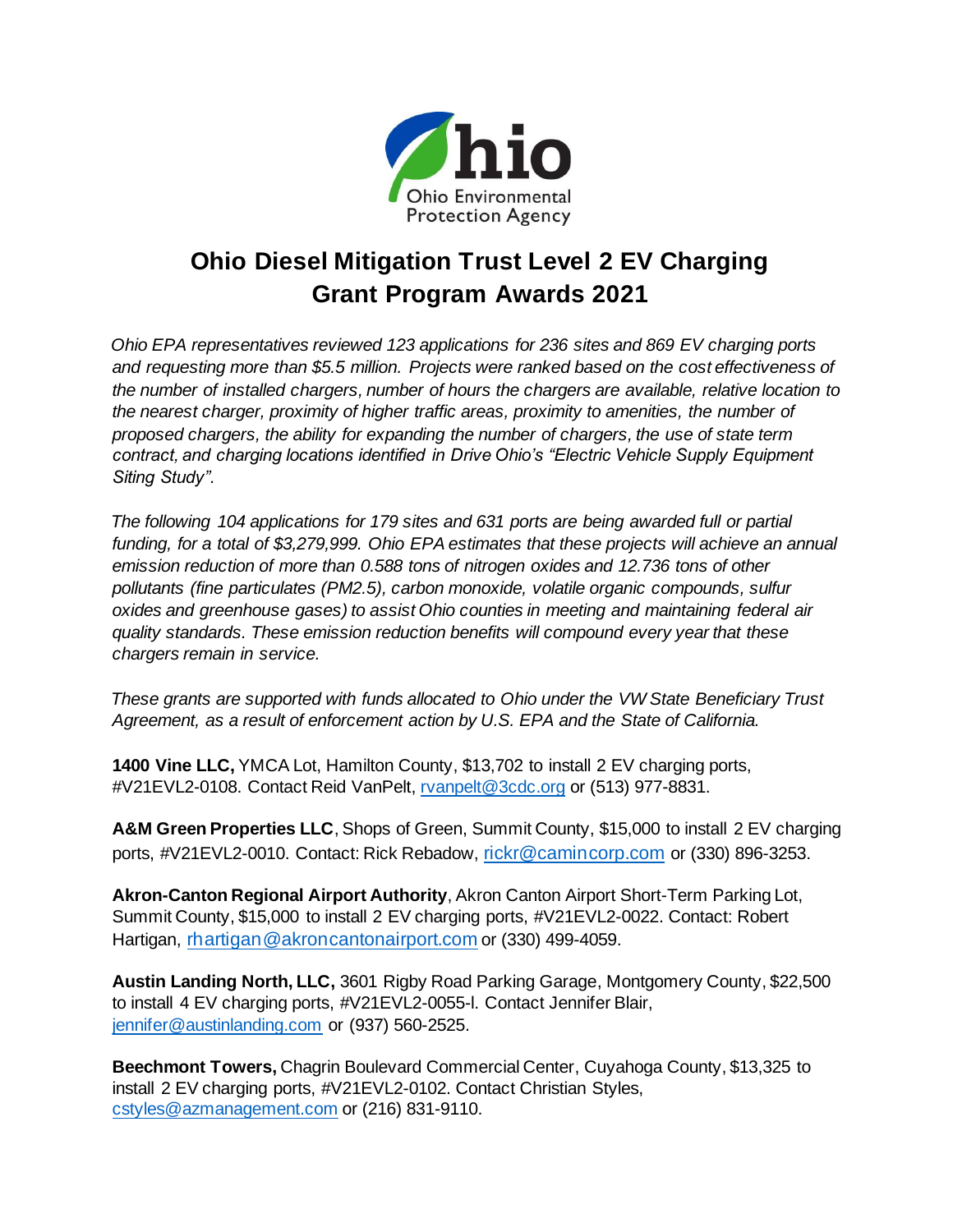**Blink Charging Co. dba Blink Network LLC,** Multiple Sites, Multiple Counties, \$585,000 to install 144 EV charging ports, #V21EVL2-0082-Z. Contact Juan Barahona, [jbarahona@blinkcharging.com](mailto:jbarahona@blinkcharging.com) or (305) 521-0200 x208.

**Children's Hospital Medical Center of Akron**, Parking Decks 1 and 2, Summit County, \$45,000 to install 16 EV charging ports, #V21EVL2-0029-ab. Contact: Brian Lapolla, [blapolla@akronchildrens.org](mailto:blapolla@akronchildrens.org) or (330) 543-4240.

**City of Aurora,** Memorial Library, Portage County, \$30,000 to install 4 EV charging ports, #V21EVL2-0052. Contact: Tim Clymer, [clymert@auroraoh.com](mailto:clymert@auroraoh.com) or (330) 995-9106.

**City of Beachwood,** Beachwood City Hall, Cuyahoga County, \$15,000 to install 2 EV charging ports, #V21EVL2-0045-a. Contact: Larry Heiser, [larry.heiser@beachwoodohio.com](mailto:larry.heiser@beachwoodohio.com) or (216) 292-1903.

**City of Bedford**, City of Bedford Historic District, Cuyahoga County, \$15,000 to install 2 EV charging ports, #V21EVL2-0023. Contact: Jennifer Kuzma, [jkuzma@bedfordoh.gov](mailto:jkuzma@bedfordoh.gov) or (440) 735-6520.

**City of Brook Park**, Recreation Center, Cuyahoga County, \$15,000 to install 4 EV charging ports, #V21EVL2-0015-b. Contact: Scott Adams, [sadams@cityofbrookpark.com](mailto:sadams@cityofbrookpark.com) or (216) 433-7032.

**City of Centerville**, City Administration Building and Uptown Municipal Parking Lot, Montgomery County, \$37,500 to install 6 EV charging ports, #V21EVL2-0055-ab. Contact: Kate Bostdorff, [kbostdorff@centervilleohio.gov](mailto:kbostdorff@centervilleohio.gov) or (937) 428-4765.

**City of Chardon**, Nolen Building, Geauga County, \$30,000 to install 4 EV charging ports, #V21EVL2-0051. Contact: Paul Hornyak, [phornyak@chardon.cc](mailto:phornyak@chardon.cc) or (440) 286-2608.

**City of Cincinnati**, Lunken Airport, Hamilton County, \$22,500 to install 4 EV charging ports, #V21EVL2-0109-c. Contact: Michael Forrester, [michael.forrester@cincinnati-oh.gov](mailto:michael.forrester@cincinnati-oh.gov) or (513) 352-6911.

**City of Cleveland**, Cleveland Hopkins Airport Red Lot, Cuyahoga County, \$15,000 to install 2 EV charging ports, #V21EVL2-0096-a. Contact: Elizabeth Lehman, [elehman@city.cleveland.oh.us](mailto:elehman@city.cleveland.oh.us) or (216) 664-2153.

**City of Cleveland**, Ward 1 Recreation Center, Cuyahoga County, \$15,000 to install 2 EV charging ports, #V21EVL2-0096-b. Contact: Elizabeth Lehman, [elehman@city.cleveland.oh.us](mailto:elehman@city.cleveland.oh.us) or (216) 664-2153.

**City of Columbus**, Confluence Village Parking Garage, Franklin County, \$22,500 to install 17 EV charging ports, #V21EVL2-0062-a. Contact: Andrew Wolpert, [adwolpert@columbus.gov](mailto:adwolpert@columbus.gov) or (614) 645-2872.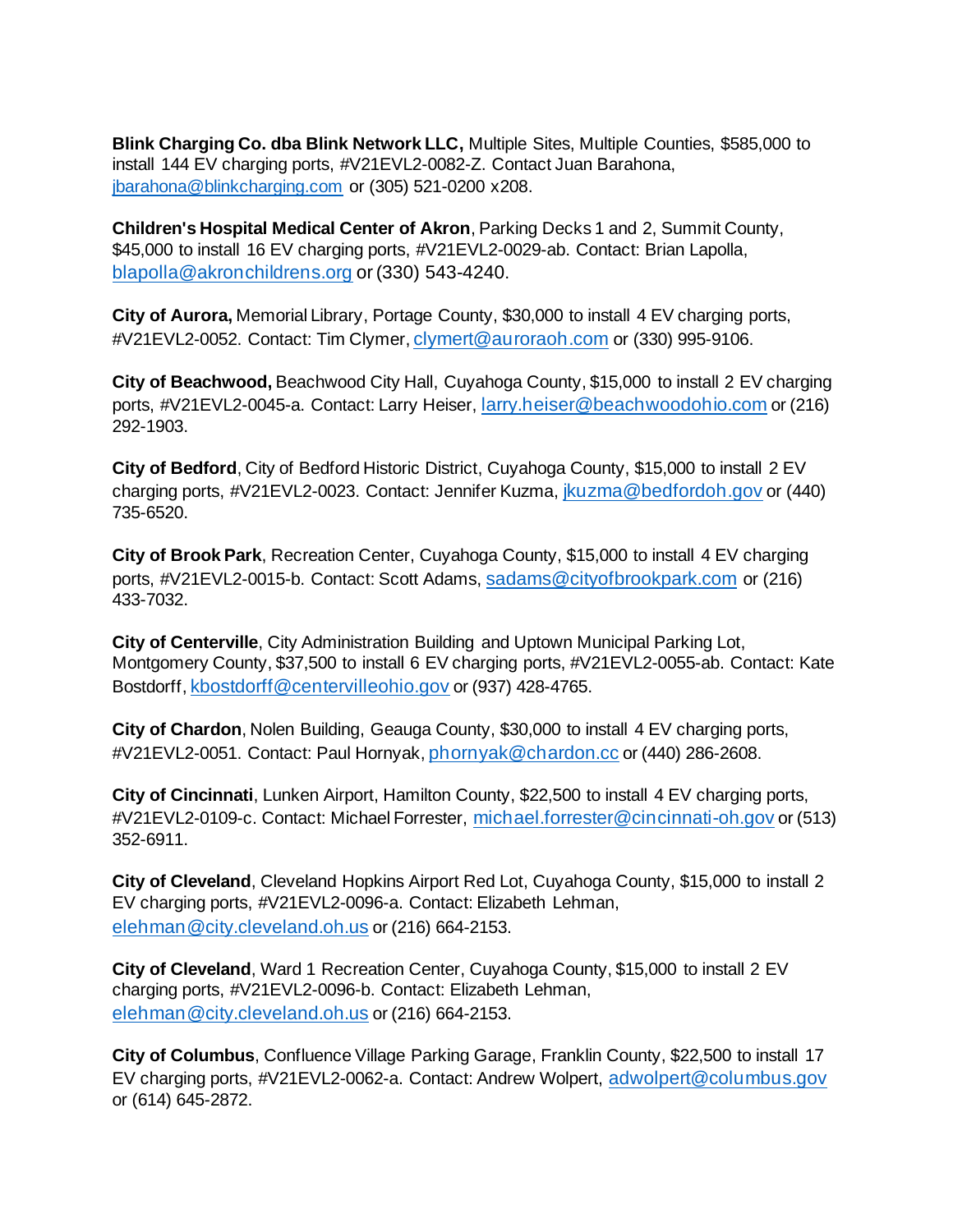**City of Columbus**, Scioto Peninsula Garage, Franklin County, \$22,500 to install 16 EV charging ports, #V21EVL2-0062-b. Contact: Andrew Wolpert, [adwolpert@columbus.gov](mailto:adwolpert@columbus.gov) or (614) 645-2872.

**City of Dublin**, City Hall, Franklin County, \$22,500 to install 4 EV charging ports, #V21EVL2- 0060. Contact: Brian Ashford, [bashford@dublin.oh.us](mailto:bashford@dublin.oh.us) or (614) 410-4790.

**City of Elyria**, City Hall Parking Lot, Lorain County, \$15,000 to install 2 EV charging ports, #V21EVL2-0097. Contact: Kevin Brubaker, [kbrubaker@cityofelyria.org](mailto:kbrubaker@cityofelyria.org) or (440) 326-1400 x1417.

**City of Fairborn**, Fairborn Community Library and The Shoppes at Valle Greene, Greene County, \$45,000 to install 6 EV charging ports, #V21EVL2-0054-de. Contact: Lee Harris, [lee.harris@fairbornoh.gov](mailto:lee.harris@fairbornoh.gov) or (937) 754-3055.

**City of Fairfield**, Community Arts Center, Butler County, \$15,000 to install 2 EV charging ports, #V21EVL2-0079. Contact: Nick Dill, [ndill@fairfieldoh.gov](mailto:ndill@fairfieldoh.gov) or (513) 867-4221.

**City of Forest Park**, Forest Park Municipal Complex Parking Lot, Hamilton County, \$22,500 to install 4 EV charging ports, #V21EVL2-0042. Contact: Andy Levandusky, [alevandusky@forestpark.org](mailto:alevandusky@forestpark.org) or (513) 595-5204.

**City of Franklin**, Administration Building, Warren County, \$30,000 to install 4 EV charging ports, #V21EVL2-0053. Contact: Karisa Steed, [ksteed@franklinohio.org](mailto:ksteed@franklinohio.org) or (937) 746-9921.

**City of Green**, Central Administration Building, Summit County, \$22,500 to install 4 EV charging ports, #V21EVL2-0028. Contact: Valerie Wax Carr, [vwaxcarr@cityofgreen.org](mailto:vwaxcarr@cityofgreen.org) or (330) 896-4176.

**City of Hamilton;** 125 Main Street Parking Lot, 317 Maple Avenue Downtown Parking Lot, 799 US-127 Overflow Parking Lot; Butler County; \$45,000 to install 6 EV charging ports; #V21EVL2- 0103-abc. Contact: Anthony Ferraro, [anthony.ferraro@hamilton-oh.gov](mailto:anthony.ferraro@hamilton-oh.gov) or (513) 785-7275.

**City of Huber Heights**, The Rose Music Center and Thomas A. Cloud Park, Montgomery County, \$37,500 install 6 EV charging ports, #V21EVL2-0055-cd. Contact: Scott Falkowski, [sfalkowski@hhoh.org](mailto:sfalkowski@hhoh.org) or (937) 233-1425.

**City of Hudson**, 10 Clinton Street Parking Garage, Summit County, \$15,000 to install 2 EV charging ports, #V21EVL2-0006. Contact: Frank Comeriato[, fcomeriato@hudson.oh.us](mailto:fcomeriato@hudson.oh.us) or (330) 342-1708.

**City of Kent**, Kent City Administration Building, Portage County, \$30,000 to install 4 EV charging ports, #V21EVL2-0044. Contact: Melanie Baker, [mbaker@kent-ohio.org](mailto:mbaker@kent-ohio.org) or (330) 842-0574.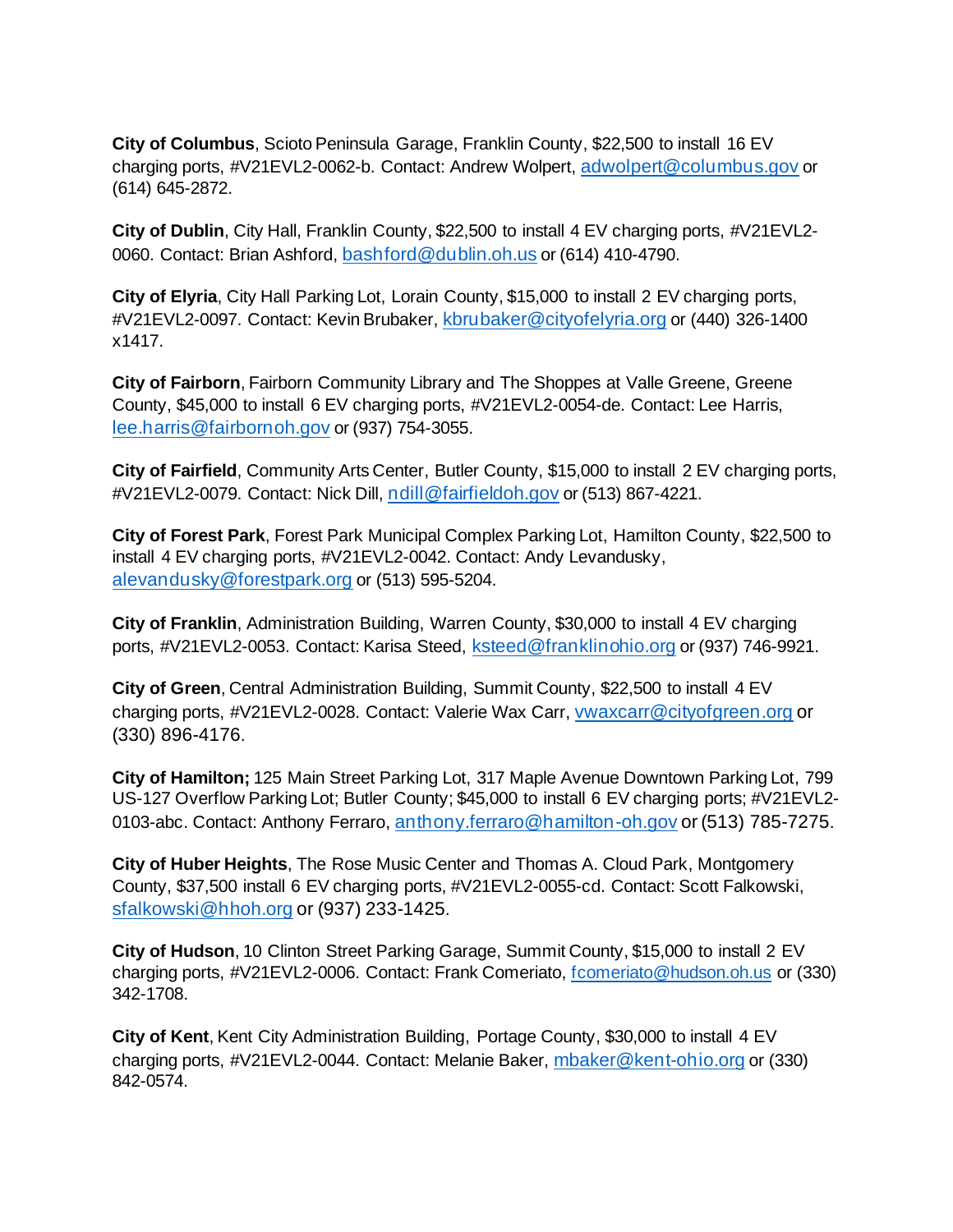**City of Kettering**, Delco Park and Recreation Complex, Montgomery County, \$45,000 to install 8 EV charging ports, #V21EVL2-0055-fg. Contact: David Duritsch, [david.duritsch@ketteringoh.org](mailto:david.duritsch@ketteringoh.org) or (937) 296-2475.

**City of Lakewood**, West End Gateway, Cuyahoga County, \$15,000 to install 8 EV charging ports, #V21EVL2-0111. Contact: Roman Ducu, [roman.ducu@lakewoodoh.net](mailto:roman.ducu@lakewoodoh.net) or (216) 521- 6812.

**City of Lebanon**, Electric Administration Building, Warren County, \$15,000 to install 2 EV charging ports, #V21EVL2-0048. Contact: Shawn Coffey, [scoffey@lebanonohio.gov](mailto:scoffey@lebanonohio.gov) or (513) 228-3200.

**City of London**, 40 W Second Street Parking Lot and 186 N Main Street Parking Lot, Madison County, \$30,000 to install 4 EV charging ports, #V21EVL2-0080-ab. Contact: Amy Rees, [arees@londonohio.gov](mailto:arees@londonohio.gov) or (740) 852-3243.

**City of Lorain**, Broadway & W 7th Street Parking Lot, Lorain County, \$22,500 to install 4 EV charging ports, #V21EVL2-0059. Contact: Matthew Kusznir, [matt\\_kusznir@cityoflorain.org](mailto:matt_kusznir@cityoflorain.org) or (440) 204-2008.

**City of Loveland**, Linda J Cox Trailside Parking, Clermont County, \$15,000 to install 2 EV charging ports, #V21EVL2-0099. Contact: Misty Brents, [mbrents@lovelandoh.gov](mailto:mbrents@lovelandoh.gov) or (513) 707-1437.

**City of Medina**, City of Medina Historic District Parking Facility, Medina County, \$30,000 to install 4 EV charging ports, #V21EVL2-0013. Contact: Patrick Patton, [ppatton@medinaoh.org](mailto:ppatton@medinaoh.org) or (330) 721-4721.

**City of Mentor**, Eleanor B Garfield Park, Lake County, \$30,000 to install 4 EV charging ports, #V21EVL2-0063. Contact: Matt Schweikert, [schweikert@cityofmentor.com](mailto:schweikert@cityofmentor.com) or (440) 974- 5781.

**City of North Royalton**, YMCA of North Royalton, Cuyahoga County, \$15,000 to install 2 EV charging ports, #V21EVL2-0004. Contact: Tom Jordan, [tjordan@northroyalton.org](mailto:tjordan@northroyalton.org) or (440) 237- 5484.

**City of Norwood**, Municipal Lot, Hamilton County, \$7,159 to install 2 EV charging ports, #V21EVL2-0007. Contact: Tom Perry[, tperry@norwoodohio.gov](mailto:tperry@norwoodohio.gov) or (513) 484-2792.

**City of Oakwood**, Orchard Avenue Municipal Parking Lot, Montgomery County, \$15,000 to install 2 EV charging ports, #V21EVL2-0055-h. Contact: Jennifer Wilder, [wilder@oakwood.oh.us](mailto:wilder@oakwood.oh.us) or (937) 298-0600.

**City of Oxford,** Business District Parking Garage, Butler County, \$15,000 to install 2 EV charging ports, #V21EVL2-0002. Contact: Michael Dreisbach, [mdreisbach@cityofoxford.org](mailto:mdreisbach@cityofoxford.org) or (513) 524-5206.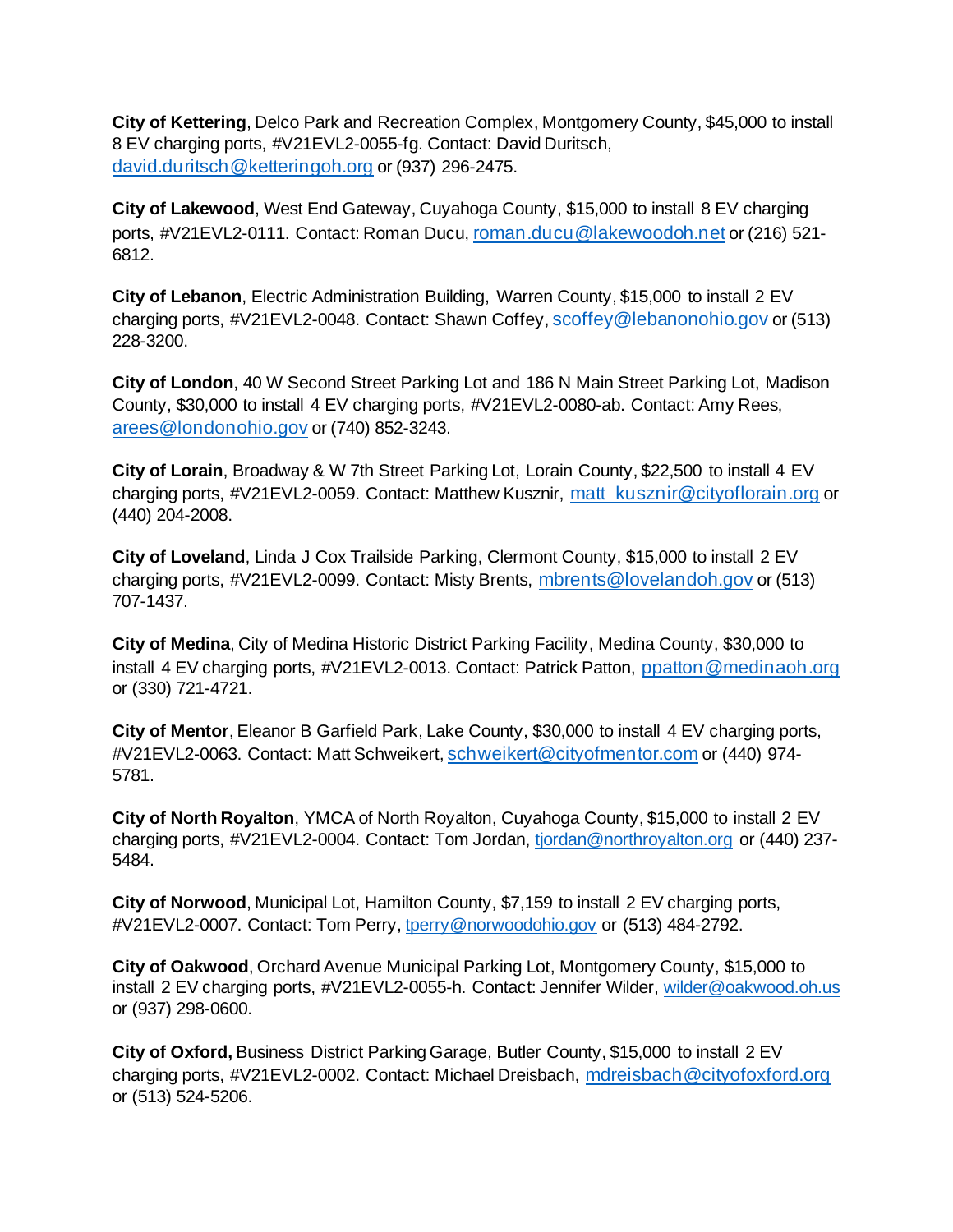**City of Painesville**, St Clair Street Parking Lot, Lake County, \$15,000 to install 2 EV charging ports, #V21EVL2-0037. Contact: Jeffrey McHugh, [jmchugh@painesville.com](mailto:jmchugh@painesville.com) or (440) 392- 5939.

**City of Pickerington**, Municipal Parking Lot, Fairfield County, \$30,000 to install 4 EV charging ports, #V21EVL2-0047. Contact: Dave Gulden, [dgulden@pickerington.net](mailto:dgulden@pickerington.net) or (614) 837- 3974.

**City of Sharonville**, Sharonville Convention Center, Hamilton County, \$22,500 to install 4 EV charging ports, #V21EVL2-0041-a. Contact: John Creech, [jcreech@cityofsharonville.com](mailto:jcreech@cityofsharonville.com) or (513) 563-0033.

**City of South Euclid**, South Euclid City Hall, Cuyahoga County, \$15,000 to install 2 EV charging ports, #V21EVL2-0005. Contact: Michael Love, [mlove@seuclid.com](mailto:mlove@seuclid.com) or (216) 691- 4205.

**City of Sylvania**, Municipal Parking Lot, Lucas County, \$14,800 to install 2 EV charging ports, #V21EVL2-0046. Contact: Kevin Aller, [kaller@cityofsylvania.com](mailto:kaller@cityofsylvania.com) or (419) 885-8965.

**City of University Heights**, City Hall, Cuyahoga County, \$13,182 to install 2 EV charging ports, #V21EVL2-0032. Contact: Dennis Kennedy, [dkennedy@universityheights.com](mailto:dkennedy@universityheights.com) or (216) 932-7800.

**City of West Carrollton**, The Point Parking Lot, Montgomery County, \$15,000 to install 2 EV charging ports, #V21EVL2-0055-i. Contact: Michael Lucking, [mlucking@westcarrollton.org](mailto:mlucking@westcarrollton.org) or (937) 604-9695.

**City of Westerville**; Community Center, Sports Complex, Uptown Public Lot G, and City Hall, Delaware County; \$105,000 to install 16 EV charging ports, #V21EVL2-0011-0012-ab. Contact: Ryan Calkins, [ryan.calkins@westerville.org](mailto:ryan.calkins@westerville.org) or (614) 901-6736.

**City of Wyoming**, Recreation Center Parking Lot, Hamilton County, \$15,000 to install 2 EV charging ports, #V21EVL2-0024-c. Contact: Rusty Herzog, [rherzog@wyomingohio.gov](mailto:rherzog@wyomingohio.gov) or (513) 821-0141.

**City of Xenia**, Public Parking Lot 2 (Second Street), Greene County, \$30,000 to install 4 EV charging ports, #V21EVL2-0054-c. Contact: Brian Forschner, [bforschner@ci.xenia.oh.us](mailto:bforschner@ci.xenia.oh.us) (937) 376-7285.

**City of Youngstown**, City of Youngstown Fifth Parking Lot and City of Youngstown Kress Parking Lot, Mahoning County, \$60,000 to install 4 EV charging ports, # V21EVL2-0101-ab. Contact: Charles Shasho, [cshasho@youngstownohio.gov](mailto:cshasho@youngstownohio.gov) (330) 742-8800.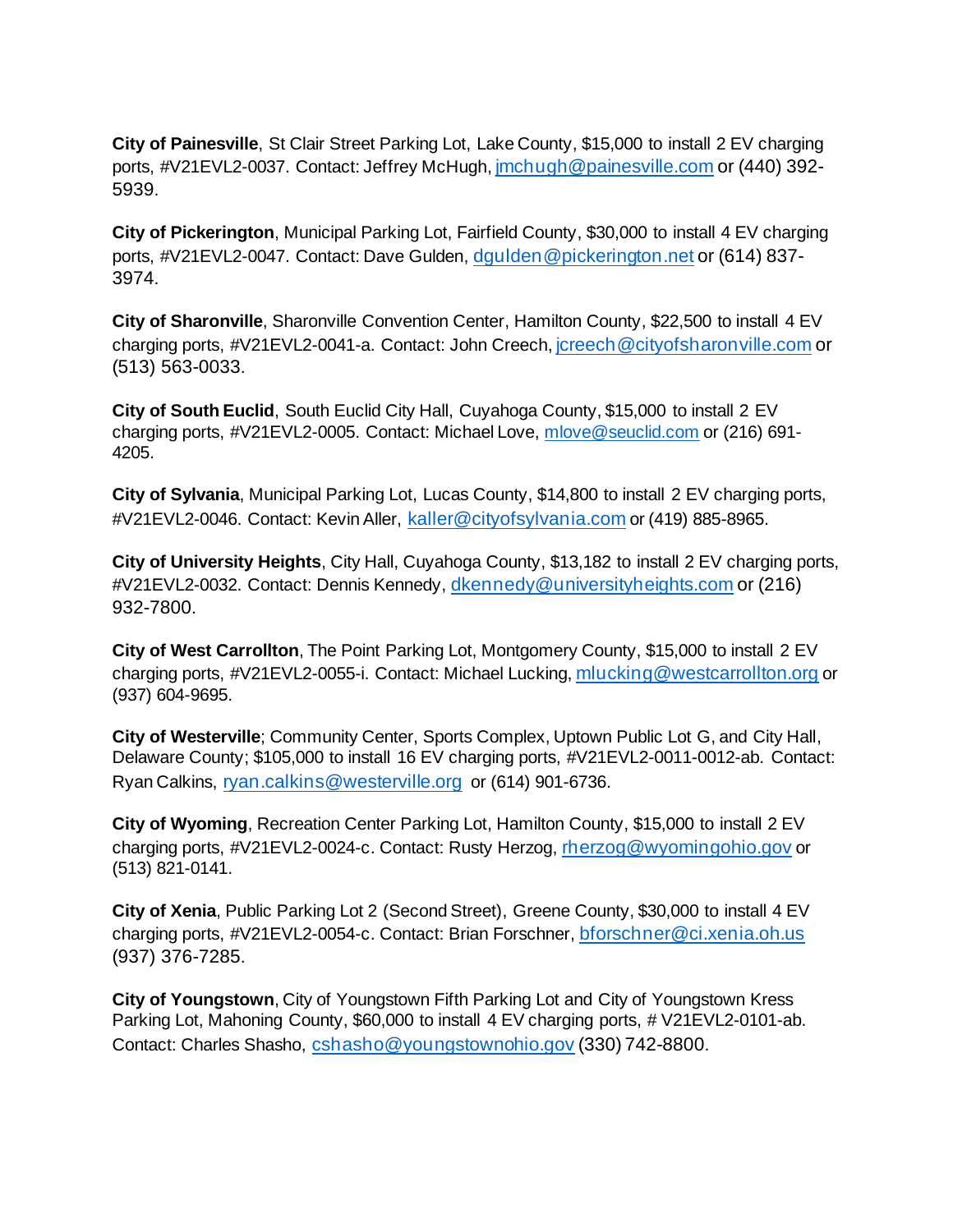**Civic Garden Center of Cincinnati**, Green Learning Station, Hamilton County, \$12,078 to install 2 EV charging ports, #V21EVL2-0030. Contact: Karen Kahle, [kkahle@civicgardencenter.org](mailto:kkahle@civicgardencenter.org) or (513) 497-1546.

**Cleveland MetroParks**, Cleveland Metroparks Zoo, Cuyahoga County, \$11,181 to install 2 EV charging ports, #V21EVL2-0058. Contact: Kristen Trolio, [kmt@clevelandmetroparks.com](mailto:kmt@clevelandmetroparks.com) or (216) 635-3244.

**Cleveland Public Library**, Woodland Branch, Cuyahoga County, \$4,048 to install 2 EV charging ports, #V21EVL2-0098-b. Contact: Eric Herman, [eric.herman@cpl.org](mailto:eric.herman@cpl.org) or (216) 706- 2025.

**Columbus Regional Airport Authority**, John Glenn International Airport Walking Lot, Franklin County, \$15,000 to install 2 EV charging ports, #V21EVL2-0081. Contact: Paul Kennedy, [pkennedy@columbusairports.com](mailto:pkennedy@columbusairports.com) or (614) 239-3347.

**Cornerstone Office Partners LLC**, 4000 & 4030 Smith Road Garage, Hamilton County, \$22,500 to install 4 EV charging ports, #V21EVL2-0065. Contact: Brandi Stark, [bstark@neyermanagement.com](mailto:bstark@neyermanagement.com) or (859) 653-4434.

**Cuyahoga County**, Huntington Park Garage, Cuyahoga County, \$15,000 to install 2 EV charging ports, #V21EVL2-0096-e. Contact: Mike Dever, [mdever@cuyahogacounty.us](mailto:mdever@cuyahogacounty.us) or (216) 443-3822.

**Cuyahoga County Public Library**, Warrensville Heights Branch, Cuyahoga County, \$15,000 to install 2 EV charging ports, #V21EVL2-0096-f. Contact: Jeff Mori, [jmori@cuyahogalibrary.org](mailto:jmori@cuyahogalibrary.org) or (216) 749-9434.

**DS Waterstone LLC**, DS Waterstone LLC, Warren County, \$30,000 to install 4 EV charging ports, #V21EVL2-0066. Contact: Theresa Jones, [theresa.s.jones@cushwake.com](mailto:theresa.s.jones@cushwake.com) or (513) 322-0322.

**Electrada LLC**, Multiple Sites, Multiple Counties, \$179,639 to install 48 EV charging ports, #V21EVL2-0033-Z. Contact: Kevin Kushman, [kkushman@electrada.com](mailto:kkushman@electrada.com) or (513) 964- 0180.

**Fairfield County**, Workforce Center, Fairfield County, \$30,000 to install 4 EV charging ports, #V21EVL2-0123. Contact: Rick Szabrak, [rick.szabrak@fairfieldcountyohio.gov](mailto:rick.szabrak@fairfieldcountyohio.gov) or (740) 652-7162.

**Gravity 2 - Gravity LLC**, Gravity 2 Garage, Franklin County, \$22,500 to install 8 EV charging ports, #V21EVL2-0026. Contact: Jessica Schueren, [jessica@kaufmandev.com](mailto:jessica@kaufmandev.com) or (614) 299- 9200.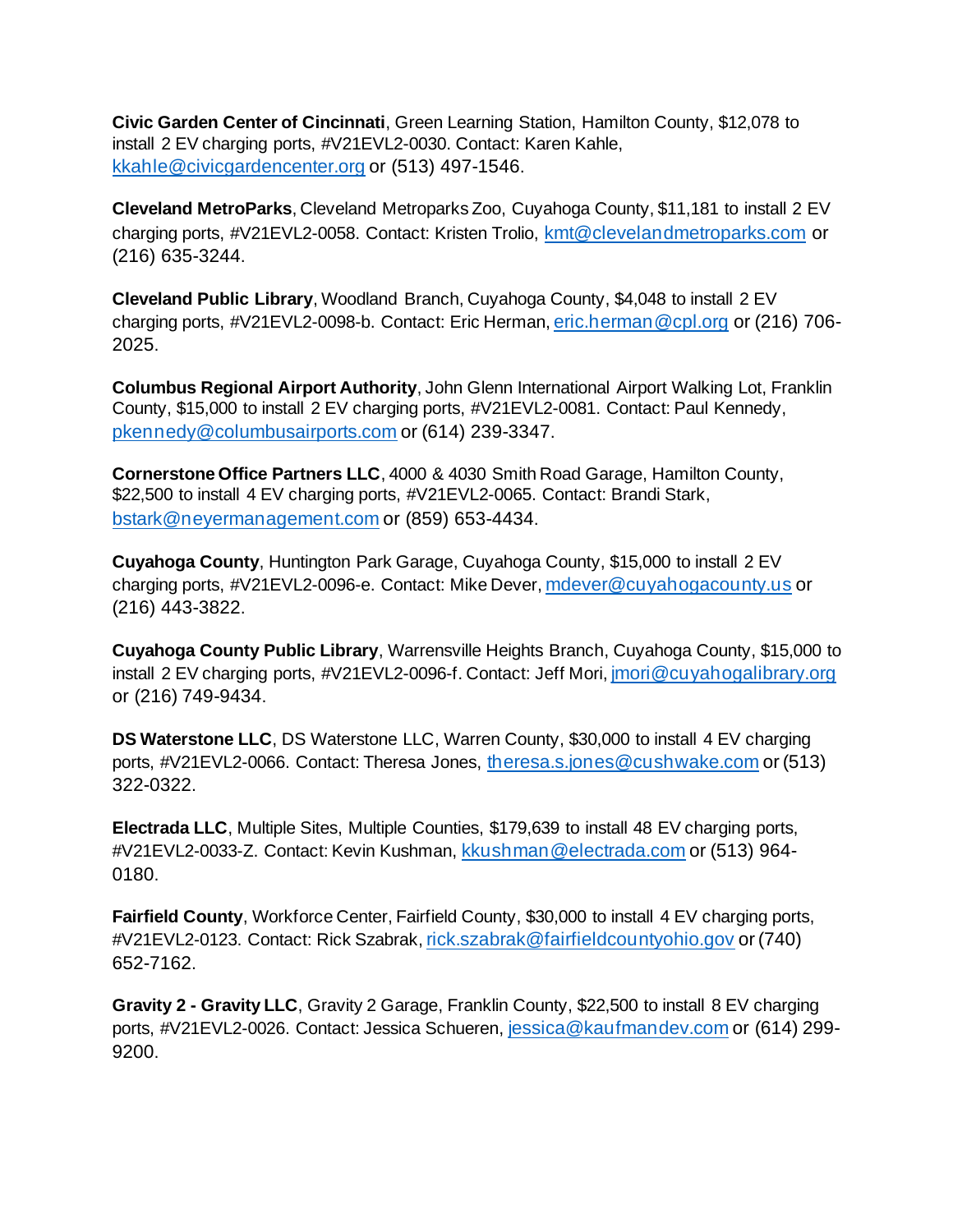**Greenspot JC LLC;** 48 W Poplar Avenue Street Parking, 295 E Long and N 6th Street Parking Spaces, 424 W Town Street Parking Spaces; Franklin County; \$55,682 to install 12 EV charging ports; #V21EVL2-0112-abc. Contact: Aviya Grosman, [aviya@joingreenspot.com](mailto:aviya@joingreenspot.com) or (551) 319-8486.

**Kauffman 4 Share & Columbus Green Cabs Inc**, Greenwood Mobility Hub Parking Lot, Franklin County, \$22,500 to install 4 EV charging ports, #V21EVL2-0117. Contact: Morgan Kauffman, [mkauffman@columbusyellowcab.com](mailto:mkauffman@columbusyellowcab.com) or (614) 783-3663.

**Kent State University;** Bowman Hall, Center for Performing Arts, Liquid Crystals Materials Science Building; Portage County; \$45,000 to install 6 EV charging ports; #V21EVL2-0069-abc. Contact: Melanie Knowles, [mknowle1@kent.edu](mailto:mknowle1@kent.edu) or (330) 672-8039.

**Laketran**, Laketran Headquarters and Wickliffe Park-n-Ride, Lake County, \$60,000 to install 8 EV charging ports, #V21EVL2-0003-ab. Contact: Andrea Aaby, [aaby@laketran.com](mailto:aaby@laketran.com) or (440) 350-1022.

**Lane Avenue Commercial Holdings LLC**, Lane 2 Mixed Use Garage, Franklin County, \$22,500 to install 14 EV charging ports, #V21EVL2-0031. Contact: Betsy Hoying, [ehoying@crawfordhoying.com](mailto:ehoying@crawfordhoying.com) or (614) 335-2020.

**Legacy Village Investors LLC**, Legacy Village Parking Garage, Cuyahoga County, \$12,352 to install 2 EV charging ports, #V21EVL2-0119. Contact: Susan Windle, [sw@first-interstate.com](mailto:sw@first-interstate.com) or (216) 381-2208.

**Liberty and Race Lot, LLC**, Liberty and Race Lot, Hamilton County, \$13,870 to install 2 EV charging ports, #V21EVL2-0113. Contact: Reid VanPelt, [rvanpelt@3cdc.org](mailto:rvanpelt@3cdc.org) or (513) 977- 8831.

**Lorain County Board of Commissioners**, City of Lorain Port Authority and Collection Center, Lorain County, \$45,000 to install 8 EV charging ports, #V21EVL2-0095-ab. Contact: Whitney Kennard, [wkennard@loraincounty.us](mailto:wkennard@loraincounty.us) or (440) 328-2363.

**The MetroHealth System**, MetroHealth Medical Center - OPT Garage, Cuyahoga County, \$15,000 to install 4 EV charging ports, #V21EVL2-0018. Contact: Sarah O'Keefe, [sokeefe@metrohealth.org](mailto:sokeefe@metrohealth.org) or (216) 778-7963.

**Miami University**, Multiple Sites, Butler County, \$105,000 to install 14 EV charging ports, #V21EVL2-0050-Z. Contact: Cody Powell, [powellcj@miamioh.edu](mailto:powellcj@miamioh.edu) or (513) 529-7070.

**Miami Valley Hospital**, Miami Valley Hospital South, Montgomery County, \$22,500 to install 4 EV charging ports, #V21EVL2-0056. Contact: Larry Berna, [laberna@premierhealth.com](mailto:laberna@premierhealth.com) or (937) 438-3481.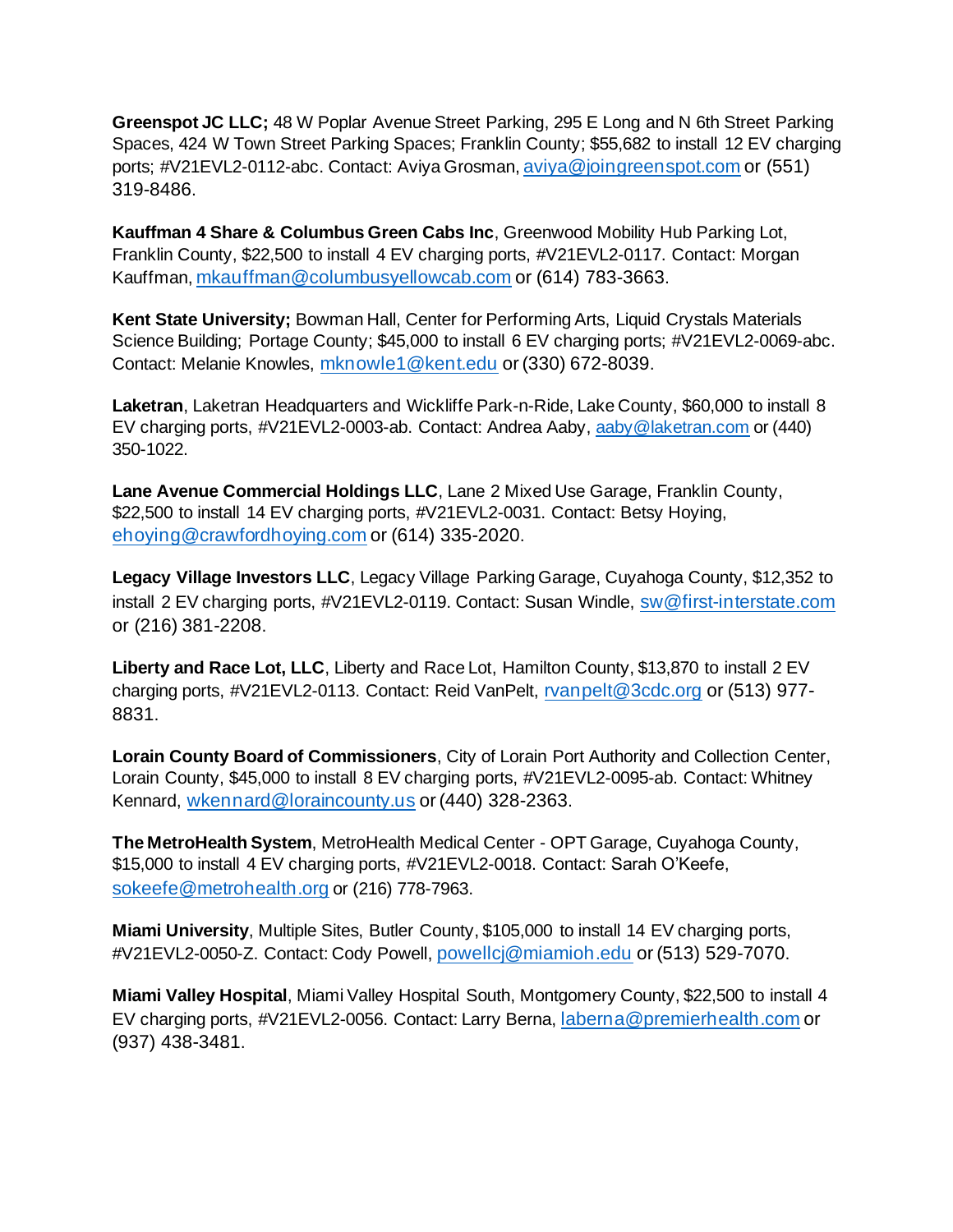**Nationwide Children's Hospital**, Purple Garage, Franklin County, \$22,500 to install 6 EV charging ports, #V21EVL2-0057. Contact: Kevin Noble, [kevin.noble@nationwidechildrens.org](mailto:kevin.noble@nationwidechildrens.org) or (614) 355-1553.

**NexGen Interactive LLC**, Link 59 Building Parking Lot, Cuyahoga County, \$15,000 to install 2 EV charging ports, #V21EVL2-0068. Contact: Kevin Johnson, [kjohnson@nexgeninteractive.com](mailto:kjohnson@nexgeninteractive.com) or (216) 771-8012.

**Oberlin City School District,** Oberlin New PK-5 School, Lorain County, \$22,500 to install 4 EV charging ports, #V21EVL2-0001. Contact: Brad Gellert, [bgellert@thendesign.com](mailto:bgellert@thendesign.com) or (440) 269-2266.

**OCG Heritage Center LLC,** Macedonia Commons, Summit County, \$22,500 to install 4 EV charging ports, #V21EVL2-0107-b. Contact: James Martynowski, [james@osbornecapitlal.com](mailto:james@osbornecapitlal.com) or (440) 951-2977.

**Ohio Department of Transportation;** Caesar Creek State Park, ODOT District 8 Headquarters, and ODOT District 7 Garage; Montgomery and Warren Counties; \$56,523 to install 8 EV charging ports; #V21EVL2-0083-ab-0084. Contact: Julie Brogan, [julia.brogan@dot.ohio.gov](mailto:julia.brogan@dot.ohio.gov) or (614) 466-2825.

**Project 29 Partners, LLC,** Church and State Parking Lot, Cuyahoga County, \$12,958 to install 2 EV charging ports, #V21EVL2-0106. Contact: Laurel Rich, [laurel@livechurchandstate.com](mailto:laurel@livechurchandstate.com) or (216) 710-9258.

**Rookwood Tower Partners LLC,** Rookwood Tower Partners, LLC Parking Lot, Hamilton County, \$13,393 to install 2 EV charging ports, #V21EVL2-0064. Contact: Brandi Stark, [bstark@neyermanagement.com](mailto:bstark@neyermanagement.com) or (859) 653-4434.

**Sagamore Hills Township**, 11550 Valley View Road Park, Summit County, \$22,500 to install 4 EV charging ports, #V21EVL2-0025. Contact: David DePasquale, [daved@mysagamorehills.com](mailto:daved@mysagamorehills.com) or (330) 467-0900.

**Stark Area Regional Transit Authority**, Belden Village Transit Station, Stark County, \$15,000 to install 2 EV charging ports, #V21EVL2-0014. Contact: Julie Juszli, [juliej3@sartaonline.com](mailto:juliej3@sartaonline.com) or (330) 430-2275.

**South Central Power Company**, Lancaster Headquarters, Fairfield County, \$30,000 to install 4 EV charging ports, #V21EVL2-0074. Contact: Kyle Heavrin, [heavrin@southcentralpower.com](mailto:heavrin@southcentralpower.com) or (740) 689-6279.

**St. Elizabeth Youngstown Hospital**, St. Elizabeth Youngstown Hospital, Mahoning County, \$27,298 to install 4 EV charging ports, #V21EVL2-0071. Contact: Kevin Mills, [klmills@mercy.com](mailto:klmills@mercy.com) or (330) 480-6090.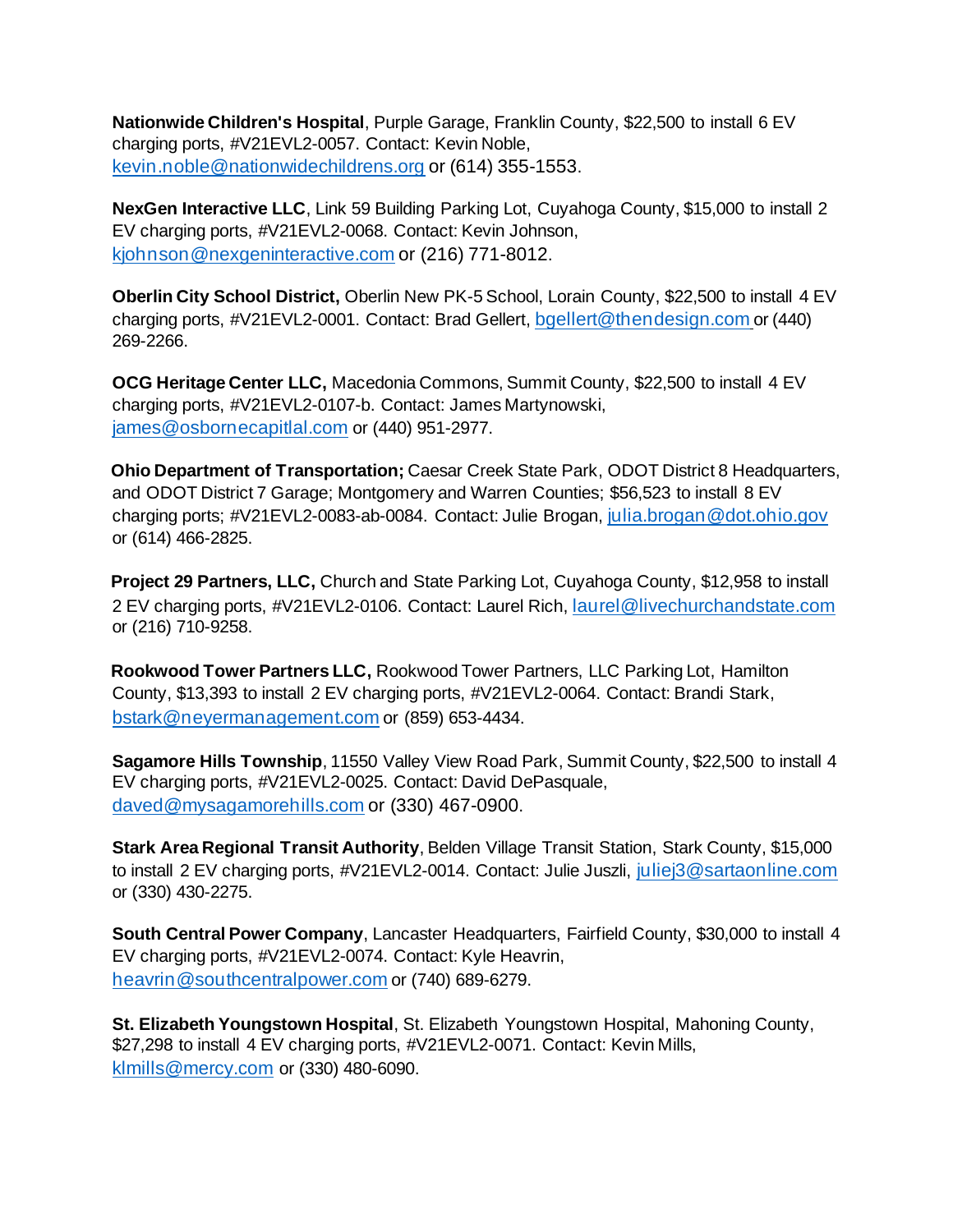**Taylor Holding Inc**, Taylor Kia of Boardman, Mahoning County, \$15,000 to install 2 EV charging ports, #V21EVL2-0077. Contact: Matthew Taylor, [mtaylor@drivetaylor.com](mailto:mtaylor@drivetaylor.com) or (330) 719-7469.

**Taylor of Lancaster**, Matt Taylor Kia, Fairfield County, \$15,000 to install 2 EV charging ports, #V21EVL2-0075. Contact: Matthew Taylor, [mtaylor@drivetaylor.com](mailto:mtaylor@drivetaylor.com) or (330) 719-7469.

**Toledo-Lucas County Port Authority**; C Vistula Parking Garage, Port Lawrence Parking Garage, and Superior Garage; Lucas County; \$45,000 to install 6 EV charging ports; #V21EVL2-0039-abc. Contact: Brian Perz, [bperz@toledoport.org](mailto:bperz@toledoport.org) or (419) 243-8251.

**University Circle Inc**, IIIA Ford Road Parking Garage, Cuyahoga County, \$14,344 to install 2 EV charging ports, #V21EVL2-0072-a. Contact: Annie Pease, [annie.pease@universitycircle.org](mailto:annie.pease@universitycircle.org) or (216) 707-5015.

**University of Toledo**, Multiple Sites, Lucas County, \$90,000 to install 12 EV charging ports, #V21EVL2-0105-Z. Contact: Michael Green, [michael.green@utoledo.edu](mailto:michael.green@utoledo.edu) or (419) 530- 1036.

**Van Aken BC LLC**, The Van Aken Parking Garage, Cuyahoga County, \$9,021 to install 2 EV charging ports, #V21EVL2-0019. Contact: Jason Russell, [jrussell@rmscorporations.com](mailto:jrussell@rmscorporations.com) or (216) 491-8800.

**Village of Elmore**, Walter Ory Park, Ottawa County, \$12,618 to install 2 EV charging ports, #V21EVL2-0100. Contact: Dave Hower, *[dhower@village.elmore.oh.us](mailto:dhower@village.elmore.oh.us) or (419) 862-3362.* 

**Village of Evendale**, Municipal Complex, Hamilton County, \$11,441 to install 2 EV charging ports, #V21EVL2-0027. Contact: Andrew Rodney, [andrew.rodney@evendaleohio.org](mailto:andrew.rodney@evendaleohio.org) or (513) 956-2665.

**Village of Garrettsville**, Municipal Lot, Portage County, \$12,322 to install 2 EV charging ports, #V21EVL2-0114. Contact: Thomas Collins, [emailtomcollins@gmail.com](mailto:emailtomcollins@gmail.com) or (330) 212-1842.

**Village of Grafton**, Town Hall, Lorain County, \$15,000 to install 2 EV charging ports, #V21EVL2-0049. Contact: Joe Price, *[jbprice@villageofgrafton.org](mailto:jbprice@villageofgrafton.org)* or (440) 926-2401.

**Village of Middlefield**, Marcu Field Parking Lot, Geauga County, \$15,000 to install 2 EV charging ports, #V21EVL2-0016. Contact: Leslie McCoy, [lgambosi@middlefieldohio.com](mailto:lgambosi@middlefieldohio.com) or (440) 632-3540.

**Village of Milan**, North Parking Lot, Erie County, \$15,000 to install 2 EV charging ports, #V21EVL2-0020. Contact: Brian Rospert, [brospert@milanohio.gov](mailto:brospert@milanohio.gov) or (419) 499-4161 x3.